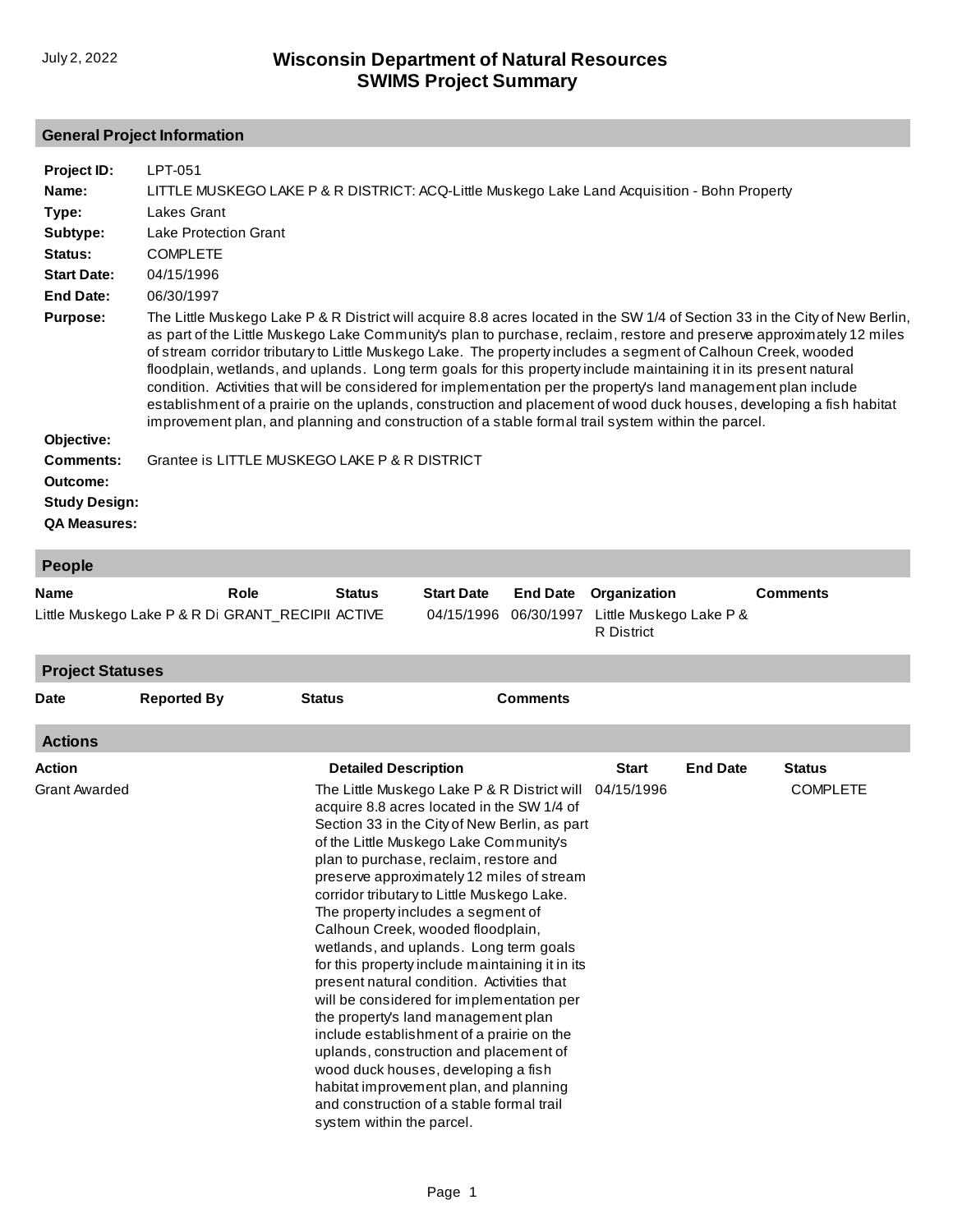| <b>Action</b>    | <b>Detailed Description</b>                                                                                                                                                                                                                                                                                                                                                                                                               | <b>Start</b> | <b>End Date</b> | <b>Status</b>   |
|------------------|-------------------------------------------------------------------------------------------------------------------------------------------------------------------------------------------------------------------------------------------------------------------------------------------------------------------------------------------------------------------------------------------------------------------------------------------|--------------|-----------------|-----------------|
| Land Acquisition | The Little Muskego Lake P & R District will 04/15/1996<br>acquire 8.8 acres located in the SW 1/4 of<br>Section 33 in the City of New Berlin, as part<br>of the Little Muskego Lake Community's<br>plan to purchase, reclaim, restore and<br>preserve approximately 12 miles of stream<br>corridor tributary to Little Muskego Lake.<br>The property includes a segment of<br>Calhoun Creek, wooded floodplain,<br>wetlands, and uplands. |              | 06/30/1997      | <b>COMPLETE</b> |
| Land Acquisition | 10101062                                                                                                                                                                                                                                                                                                                                                                                                                                  | 04/15/1996   |                 | <b>PROPOSED</b> |

#### **Monitoring Stations**

**Station ID Name Comments**

#### **Assessment Units**

| <b>WBIC</b> | <b>Segment</b> | <b>Local Name</b>               | <b>Official Name</b>    |
|-------------|----------------|---------------------------------|-------------------------|
| 300         | 1              | Lower Kelly Lake                | Lower Kelly Lake        |
| 2900        | 2              | <b>Root River</b>               | <b>Root River</b>       |
| 5200        | 1              | Dumkes Lake                     | Dumkes Lake             |
| 6200        | 1              | <b>Tess Corners Creek</b>       | Unnamed                 |
| 6300        | 1              | Local Water                     | Unnamed                 |
| 7100        | 1              | <b>Upper Kelly Lake</b>         | <b>Upper Kelly Lake</b> |
| 7635        | 1              | <b>Wildcat Creek</b>            | Unnamed                 |
| 12025       | 1              | Un Lake                         | Unnamed                 |
| 16000       | 5              | Menomonee River                 | Menomonee River         |
| 16700       | 2              | <b>Underwood Creek</b>          | <b>Underwood Creek</b>  |
| 16800       | 1              | South Branch Of Underwood Creek | Unnamed                 |
| 17000       | 1              | Local Water                     | Unnamed                 |
| 17100       | 1              | Un. Creek (T07n R 20e Se Se 15) | Dousman Ditch           |
| 18100       | 1              | <b>Butler Ditch</b>             | Unnamed                 |
| 18350       | 1              | Unnamed Stream (R21e S18)       | Unnamed                 |
| 18400       | 1              | Lilly Creek                     | Unnamed                 |
| 18450       | 1              | Nor-X-Way Channel               | Unnamed                 |
| 18800       | 1              | <b>Willow Creek</b>             | <b>Willow Creek</b>     |
| 81000       | 1              | Unnamed                         | Unnamed                 |
| 740600      | 1              | <b>Etter Lake</b>               | <b>Etter Lake</b>       |
| 740800      | 1              | Lannon County Park Pond         | Lannon County Park Pond |
| 741100      | 1              | Norris Pond                     | Norris Pond             |
| 742000      | 1              | Un Lake                         | Unnamed                 |
| 742100      | 1              | Un Lake                         | Unnamed                 |
| 742200      | 1              | Local Water                     | Unnamed                 |
| 742210      | 1              | Un Lake                         | Unnamed                 |
| 742215      | 1              | Un Lake                         | Unnamed                 |
| 742220      | 1              | Un Lake                         | Unnamed                 |
| 742230      | 1              | Un Lake                         | Unnamed                 |
| 742240      | 1              | Un Lake                         | Unnamed                 |
| 742245      | 1              | Un Lake                         | Unnamed                 |
| 742250      | 1              | Un Lake                         | Unnamed                 |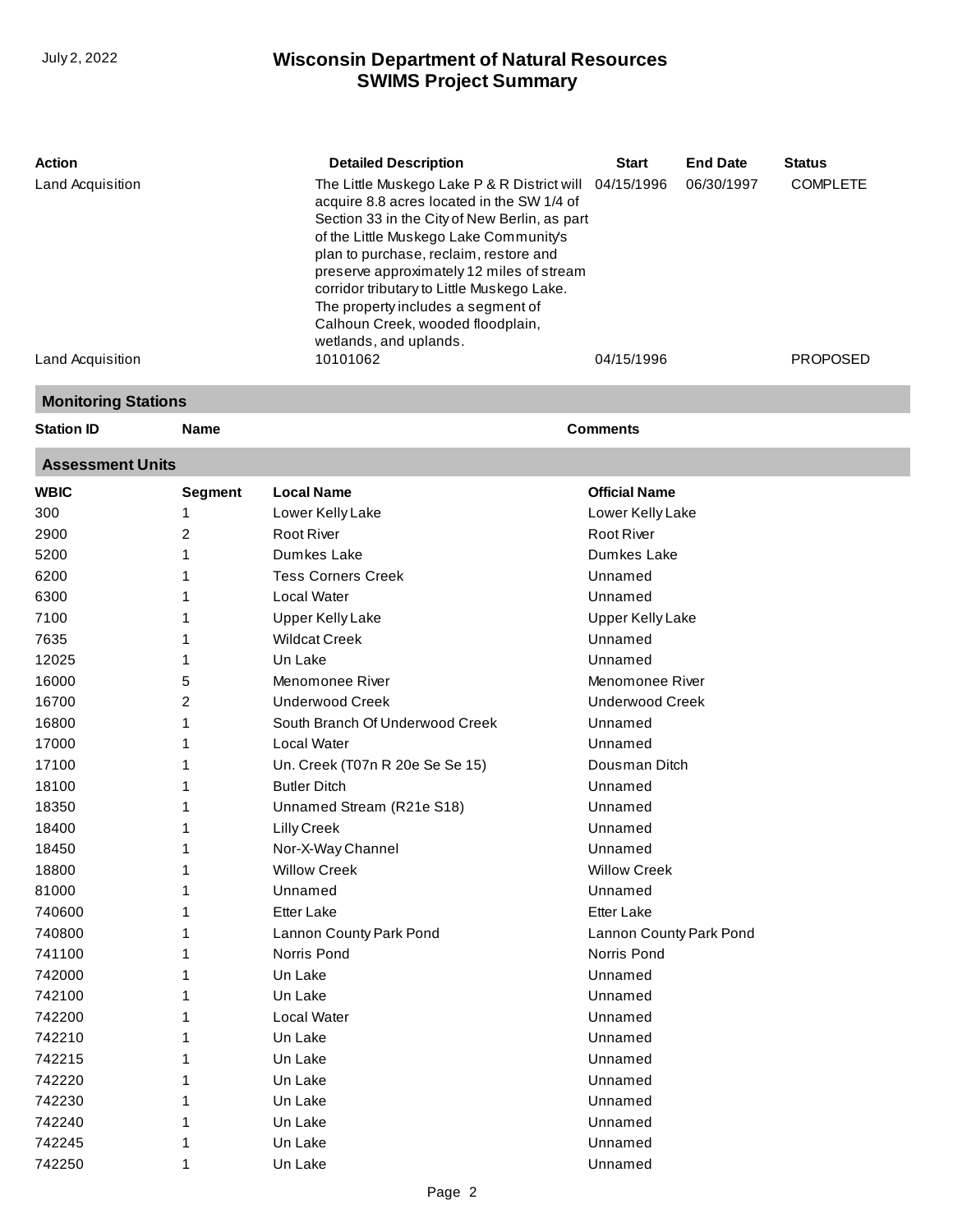| WBIC   | <b>Segment</b> | <b>Local Name</b>                                               | <b>Official Name</b> |
|--------|----------------|-----------------------------------------------------------------|----------------------|
| 742260 | 1              | Un Lake                                                         | Unnamed              |
| 742275 | 1              | Fox Brook Lake                                                  | Unnamed              |
| 742500 | 1              | Fox River (Illinois)                                            | <b>Fox River</b>     |
| 742500 | 2              | Fox River (Below Barstow Impoundment)                           | Fox River            |
| 742500 | 4              | Fox River, Upper Barstow Impoundment                            | Fox River            |
| 742500 | 5              | Fox River                                                       | <b>Fox River</b>     |
| 742500 | 6              | <b>Fox River</b>                                                | <b>Fox River</b>     |
| 742500 | 7              | Fox River (Illinois)                                            | <b>Fox River</b>     |
| 742500 | 8              | Fox River (Illinois)                                            | Fox River            |
| 761300 | 1              | Lake Denoon                                                     | Lake Denoon          |
| 761800 | 1              | Muskego Canal                                                   | Muskego Canal        |
| 762000 | 1              | <b>Unnamed Stream</b>                                           | Unnamed              |
| 762100 | 1              | Un Spring                                                       | Un Spring            |
| 762200 | 1              | <b>Unnamed Stream</b>                                           | Unnamed              |
| 762400 | 1              | Big Muskego Lake                                                | Big Muskego Lake     |
| 762500 | 1              | Muskego Creek                                                   | Muskego Creek        |
| 762500 | 2              | Muskego Creek                                                   | Muskego Creek        |
| 762525 | 1              | <b>Unnamed Stream</b>                                           | Unnamed              |
| 762550 | 1              | Un Lake                                                         | Unnamed              |
| 762700 | 1              | Little Muskego Lake                                             | Little Muskego Lake  |
| 762900 | 1              | Linnie Lac                                                      | Linie Lac            |
| 763000 | 1              | <b>Unnamed Stream</b>                                           | Unnamed              |
| 763025 | 1              | Un Lake                                                         | Unnamed              |
| 763100 | 1              | <b>Unnamed Stream</b>                                           | Unnamed              |
| 763200 | 1              | Bass Bay                                                        | Bass Bay Lake        |
| 764300 | 1              | Unnamed Lake                                                    | Unnamed              |
| 764400 | 1              | <b>Unnamed Stream</b>                                           | Unnamed              |
| 764700 | 1              | Krueger Brook                                                   | Krueger Brook        |
| 764800 | 1              | Ripple Brook                                                    | Ripple Brook         |
| 765100 | 1              | <b>Big Bend Pond</b>                                            | <b>Big Bend Pond</b> |
| 765200 | 1              | <b>Unnamed Stream</b>                                           | Artesian Brook       |
| 765300 | 1              | <b>Unnamed Stream</b>                                           | Horseshoe Brook      |
| 765400 | 1              | <b>Unnamed Stream</b>                                           | Unnamed              |
| 765500 | 2              | Mukwonago River                                                 | Mukwonago River      |
| 765500 | 3              | Mukwonago River                                                 | Mukwonago River      |
| 765500 | 4              | Mukwonago River                                                 | Mukwonago River      |
| 765600 | 1              | Un. Trib. to Mukwonago River in Mukwonago<br>(along Wolf Run)   | Unnamed              |
| 765800 | 1              | Lower Phantom Lake                                              | Lower Phantom Lake   |
| 766000 | 1              | Phantom Lake                                                    | Phantom Lake         |
| 766100 | 1              | Wood Lake tributary to Mukwonago River                          | Unnamed              |
| 766200 | 1              | Wood Lake                                                       | Wood Lake            |
| 766300 | 1              | Lake Beaulah Outlet                                             | Lake Beulah Outlet   |
| 767400 | 1              | Roxy Pond                                                       | Roxy Pond            |
| 767500 | 1              | Mukwonago Park Pond                                             | Mukwonago Park Pond  |
| 767600 | 1              | Un. Trib. to Mukwonago River (adjacent<br>Rainbow Springs Lake) | Unnamed              |
| 767700 | 1              | Hogan Outlet                                                    | Unnamed              |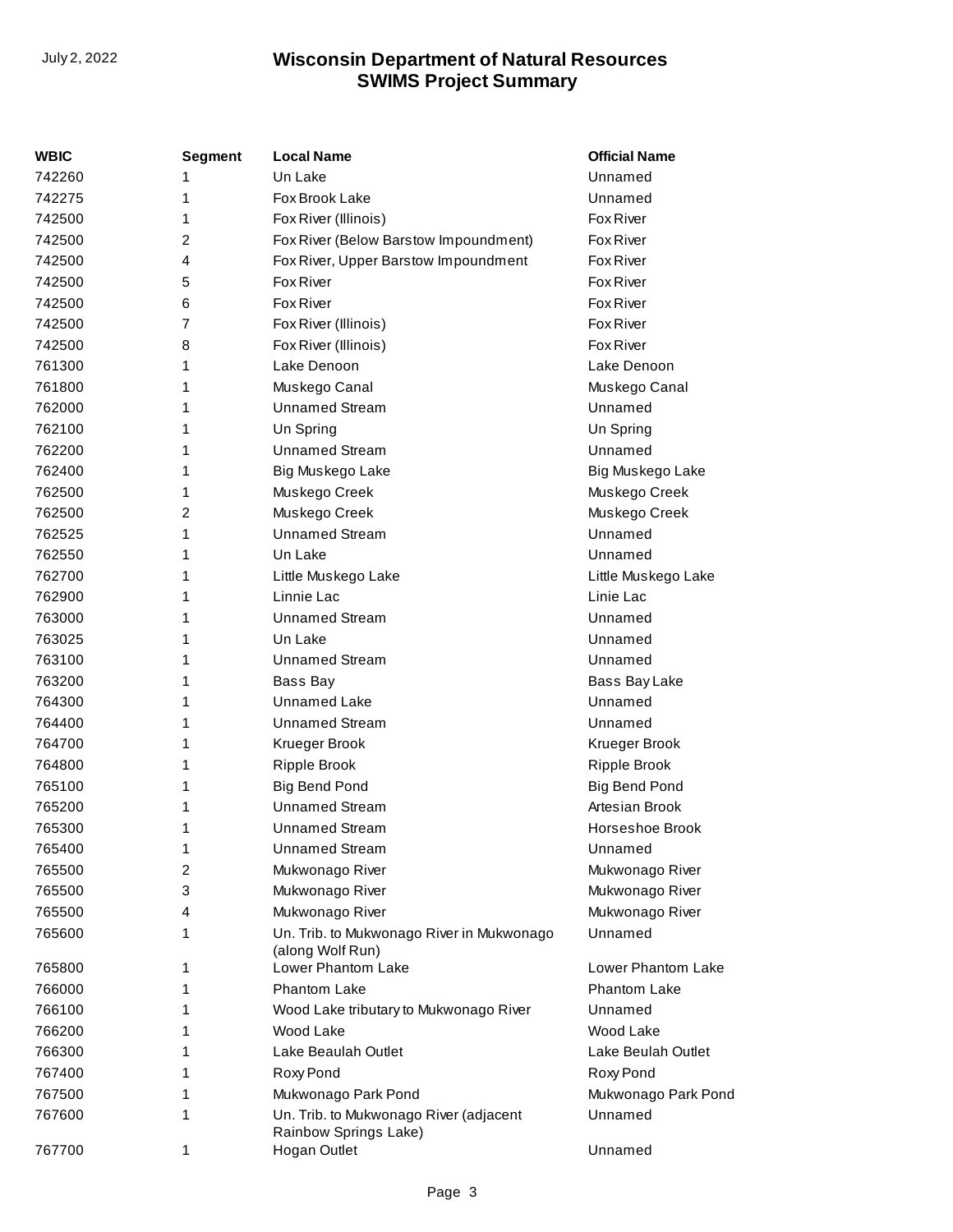| WBIC   | Segment        | <b>Local Name</b>                     | <b>Official Name</b>       |
|--------|----------------|---------------------------------------|----------------------------|
| 767800 | 1              | Hogan Lake                            | Hogan Lake                 |
| 768000 | 1              | Rainbow Springs Lake                  | Rainbow Springs Lake       |
| 768100 | 1              | <b>Brown Outlet</b>                   | Unnamed                    |
| 768200 | 1              | <b>Brown Lake</b>                     | <b>Brown Lake</b>          |
| 768300 | 1              | Jericho Creek                         | Jericho Creek              |
| 768400 | 1              | Un. Trib. to Jericho Creek            | Unnamed                    |
| 768600 | 1              | Eagle Spring Lake                     | Eagle Spring Lake          |
| 768900 | 1              | Un. Trib. to Lulu Lake feeder stream  | Unnamed                    |
| 769000 | 1              | <b>Unnamed Stream</b>                 | Unnamed                    |
| 769100 | 1              | <b>Unnamed Stream</b>                 | Unnamed                    |
| 769200 | 1              | <b>Unnamed Stream</b>                 | Unnamed                    |
| 769300 | 1              | <b>Unnamed Stream</b>                 | Unnamed                    |
| 769400 | 1              | Mill Brook                            | <b>Mill Brook</b>          |
| 769400 | $\overline{c}$ | Mill Brook                            | Mill Brook                 |
| 769500 | 1              | Pebble Brook                          | Pebble Brook               |
| 769600 | 1              | <b>Unnamed Stream</b>                 | <b>Redwing Creek</b>       |
| 769700 | 1              | Mill Creek                            | <b>Mill Creek</b>          |
| 769750 | 1              | Un Lake                               | Unnamed                    |
| 769800 | 1              | Genesee Creek                         | Genesee Creek              |
| 769800 | 2              | Genesee Creek                         | Genesee Creek              |
| 770100 | 1              | Sayles ville Millpond                 | Saylesville Millpond       |
| 770300 | 1              | Spring Brook                          | <b>Spring Brook</b>        |
| 770500 | 1              | Willow Spring Lake                    | <b>Willow Springs Lake</b> |
| 770600 | 1              | <b>Spring Lake</b>                    | Spring Lake                |
| 771000 | 1              | Genesee Mill Pond                     | Genesee Mill Pond          |
| 771300 | 1              | Pebble Creek                          | Pebble Creek               |
| 771300 | 2              | Pebble Creek                          | Pebble Creek               |
| 771400 | 1              | <b>Brandy Brook</b>                   | <b>Brandy Brook</b>        |
| 771600 | 3              | Lower Barstow Impoundment (Fox River) | Saratoga Lake              |
| 771650 | 1              | <b>Frame Park Creek</b>               | Unnamed                    |
| 771700 | 1              | <b>Pewaukee River</b>                 | Pewaukee River             |
| 771800 | 1              | Local Water                           | Unnamed                    |
| 772000 | 1              | Pewaukee Lake                         | Pewaukee Lake              |
| 772100 | 1              | Coco Creek                            | Unnamed                    |
| 772100 | 2              | Coco Creek                            | Unnamed                    |
| 772100 | 3              | Coco Creek                            | Unnamed                    |
| 772200 | 1              | Local Water                           | Unnamed                    |
| 772300 | 1              | Meadow Brook Creek                    | Unnamed                    |
| 772400 | 1              | Zion Creek                            | Zion Creek                 |
| 772600 | 1              | Unnamed Lake                          | Unnamed                    |
| 772700 | 1              | Audley Creek                          | Audley Creek               |
| 772800 | 1              | Poplar River (Creek)                  | Poplar Creek               |
| 772800 | 2              | Poplar Creek                          | Poplar Creek               |
| 772800 | 3              | Poplar Creek                          | Poplar Creek               |
| 772900 | 1              | Deer Creek                            | Unnamed                    |
| 773000 | 1              | Trib to Poplar Creek                  | Unnamed                    |
| 773200 | 1              | Local Water                           | Unnamed                    |
| 773300 | 1              | Master Disposal Drainage Channel      | Unnamed                    |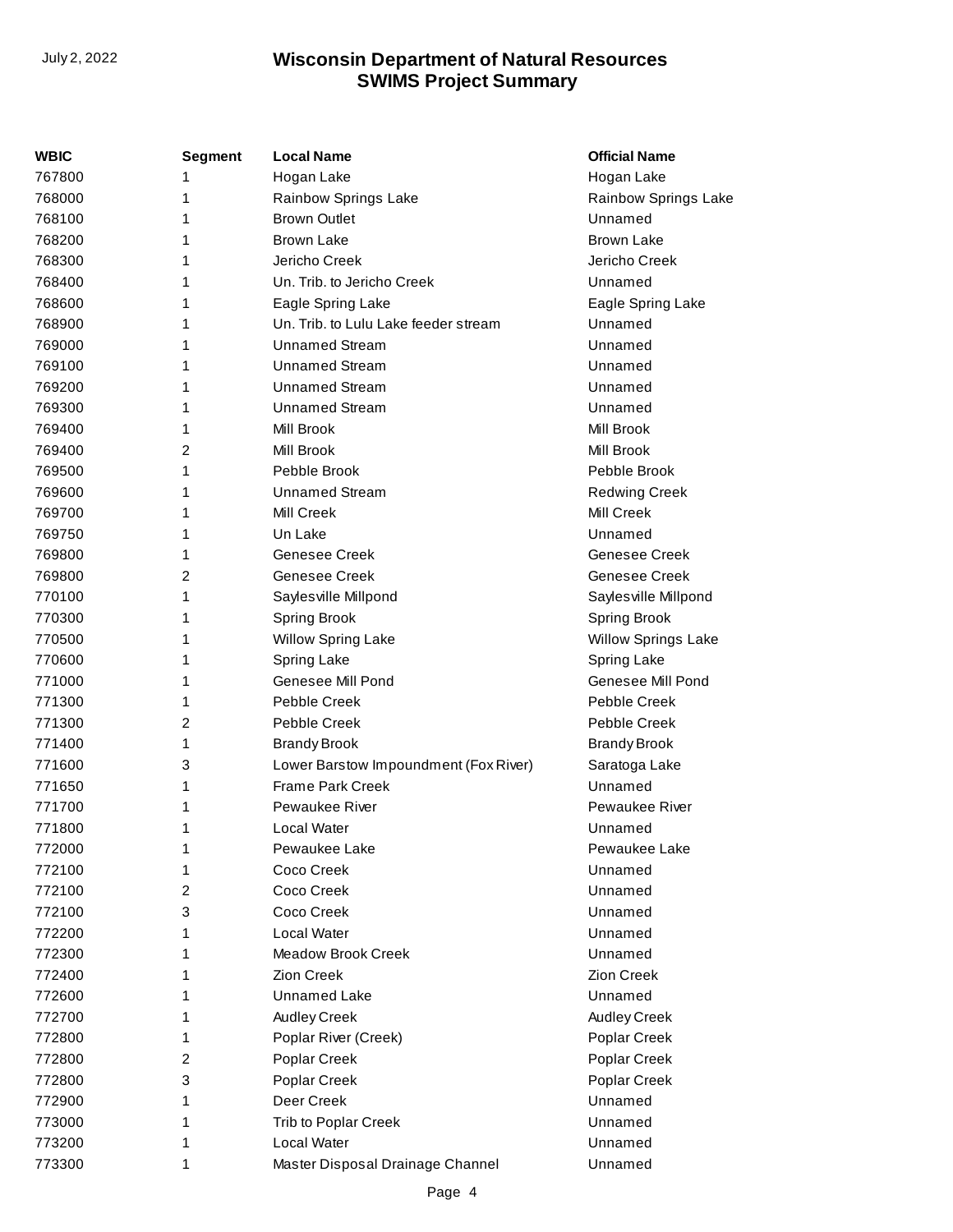| WBIC   | <b>Segment</b> | <b>Local Name</b>                     | <b>Official Name</b> |
|--------|----------------|---------------------------------------|----------------------|
| 773400 | 1              | <b>Spring Creek</b>                   | <b>Spring Creek</b>  |
| 773470 | 1              | Local Water                           | Unnamed              |
| 773500 | 1              | Local Water                           | Unnamed              |
| 773600 | 1              | Local Water                           | Unnamed              |
| 773700 | 1              | Lannon Creek                          | Lannon Creek         |
| 773800 | 1              | Local Water                           | Unnamed              |
| 774300 | 1              | Beaver Dam Lake                       | Beaver Dam Lake      |
| 774400 | 1              | Beaver Lake                           | Beaver Lake          |
| 774600 | 1              | Widgeon Lake (Bowron Lake)            | <b>Bowron Lake</b>   |
| 774900 | 1              | <b>Buth Lake</b>                      | <b>Buth Lake</b>     |
| 775200 | 1              | <b>Cornell Lake</b>                   | Grass Lake           |
| 775500 | 1              | Duck Lake                             | Duck Lake            |
| 775600 | 1              | Egg Lake                              | Egg Lake             |
| 775700 | 1              | Florence Lake                         | Florence Lake        |
| 775800 | 1              | Forest Lake                           | Forest Lake          |
| 775900 | 1              | Golden Lake                           | Golden Lake          |
| 776600 | 1              | Henrietta Lake                        | Henrietta Lake       |
| 777400 | 1              | Lake Five                             | Lake Five            |
| 777700 | 1              | Larkin Lake                           | Larkin Lake          |
| 778100 | 1              | Lowere Genesee Lake                   | Lower Genesee Lake   |
| 778300 | 1              | Middle Genesee Lake                   | Middle Genesee Lake  |
| 778400 | 1              | Moose Lake                            | Moose Lake           |
| 779200 | 1              | Pine Lake                             | Pine Lake            |
| 779300 | 2              | Pretty Lake                           | Pretty Lake          |
| 779400 | 1              | Reagon Lake                           | Reagon Lake          |
| 779800 | 1              | Silver Lake                           | Silver Lake          |
| 780100 | 1              | Spring Lake                           | Spring Lake          |
| 780500 | 1              | Sybil Lake                            | Sybil Lake           |
| 780600 | 1              | <b>Tamarack Lake</b>                  | <b>Tamarack Lake</b> |
| 783600 | 1              | Un Lake                               | Unnamed              |
| 783700 | 1              | Un Lake                               | Reagan Lake          |
| 783900 | 1              | Un Lake                               | Unnamed              |
| 784000 | 1              | Un Lake                               | Unnamed              |
| 784100 | 1              | Un Lake                               | Unnamed              |
| 784200 | 1              | Un Lake                               | Unnamed              |
| 784300 | 1              | Un Lake                               | Unnamed              |
| 784350 | 1              | Unnamed Lake (T07nr17es03)            | Unnamed              |
| 784380 | 1              | Un Lake                               | Unnamed              |
| 784700 | 1              | Unnamed Lake (T08nr17es09)            | Unnamed              |
| 784800 | 1              | Unnamed Lake (T08nr17es13)            | Unnamed              |
| 784900 | 1              | Unnamed Lake (T08nr17es13)            | Unnamed              |
| 785000 | 1              | Unnamed Lake (T08nr17es13)            | Unnamed              |
| 785100 | 1              | Unnamed Lake (T08nr17es13)            | Unnamed              |
| 785200 | 1              | Unnamed Lake (T08nr17es13)            | Unnamed              |
| 785300 | 1              | Unnamed Lake (T08nr17es14)            | Unnamed              |
| 785400 | 1              | Mapleton Lake (Unnamed (T08nr17es14)) | Unnamed              |
| 785500 | 1              | Unnamed Lake (T08nr17es14)            | Unnamed              |
| 785600 | 1              | Unnamed Lake (T08nr17es15)            | Unnamed              |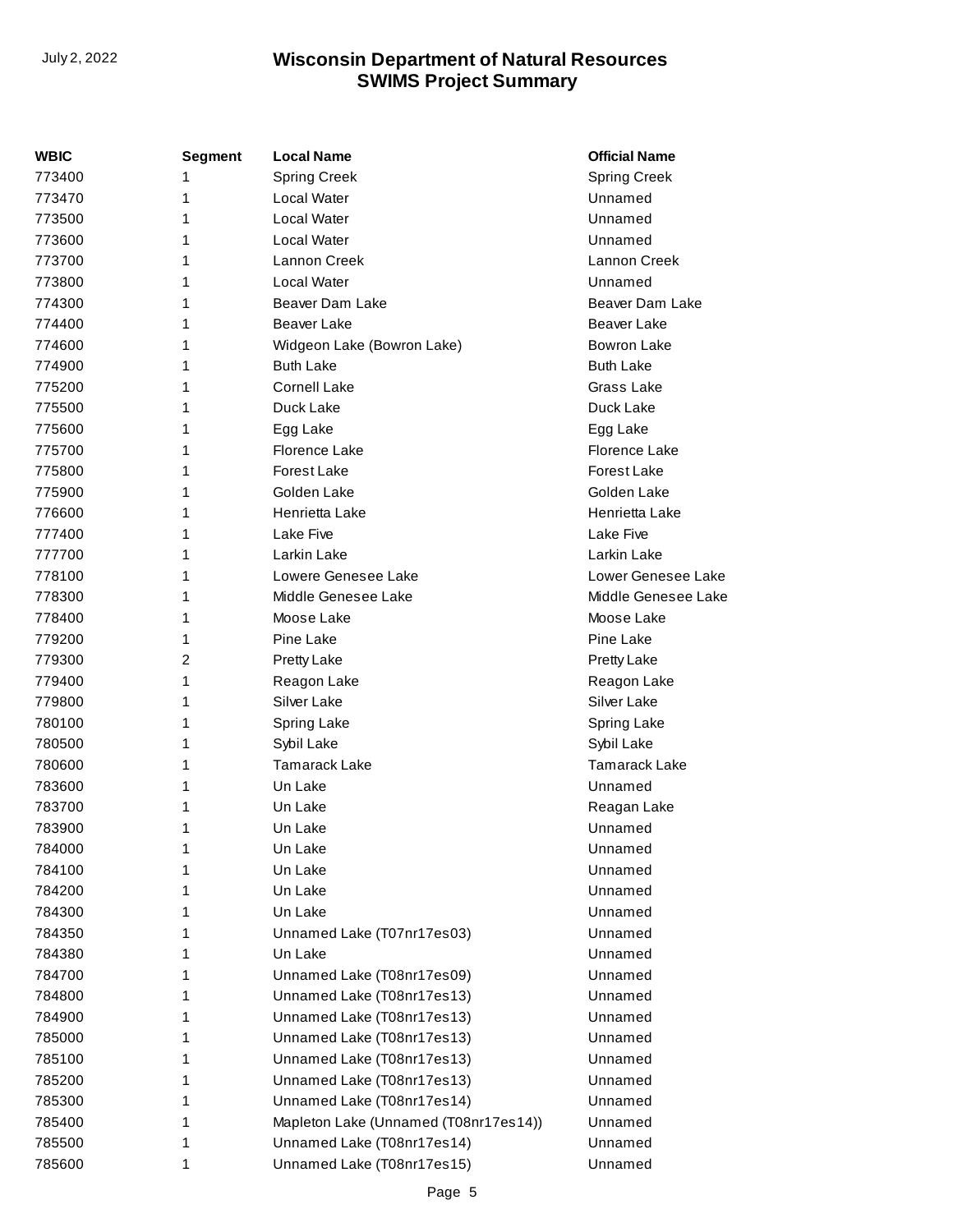| WBIC   | <b>Segment</b> | <b>Local Name</b>                 | <b>Official Name</b>          |
|--------|----------------|-----------------------------------|-------------------------------|
| 785700 | 1              | Unnamed Lake (T08nr17es22)        | Unnamed                       |
| 785800 | 1              | <b>Unnamed Lake</b>               | Unnamed                       |
| 785900 | 1              | <b>Unnamed Lake</b>               | Unnamed                       |
| 786000 | 1              | Unnamed Lake (T08nr17es23)        | Unnamed                       |
| 786100 | 1              | Unnamed Lake (T08nr17es23)        | Unnamed                       |
| 786200 | 1              | Unnamed Lake (T08nr17es23)        | Unnamed                       |
| 786300 | 1              | Un Lake                           | Unnamed                       |
| 786400 | 1              | Unnamed Lake (T08nr17es24)        | Unnamed                       |
| 786500 | 1              | Unnamed Lake (T08nr17es25)        | Unnamed                       |
| 786600 | 1              | Unnamed Lake (T08nr17es25)        | Unnamed                       |
| 786700 | 1              | Unnamed Lake (T08nr17es36)        | Unnamed                       |
| 786800 | 1              | Unnamed Lake (T08nr17es36)        | Unnamed                       |
| 786900 | 1              | Unnamed Lake (T08nr17es36)        | Unnamed                       |
| 788500 | 1              | <b>Upper Genesee Lake</b>         | Upper Genesee Lake            |
| 813500 | 1              | <b>Bark River</b>                 | <b>Bark River</b>             |
| 813500 | 2              | <b>Bark River</b>                 | <b>Bark River</b>             |
| 813500 | 5              | <b>Bark River</b>                 | <b>Bark River</b>             |
| 813500 | 6              | <b>Bark River</b>                 | <b>Bark River</b>             |
| 813500 | $\overline{7}$ | <b>Bark River</b>                 | <b>Bark River</b>             |
| 813500 | 8              | <b>Bark River</b>                 | <b>Bark River</b>             |
| 817600 | 2              | Scuppernong River                 | Scuppernong River             |
| 817600 | 3              | Scuppernong River                 | <b>Scuppernong River</b>      |
| 817600 | 4              | Scuppernong River                 | <b>Scuppernong River</b>      |
| 817600 | 5              | Scuppernong River                 | Scuppernong River             |
| 821200 | 1              | South Branch Scuppernong River    | Unnamed                       |
| 821200 | 2              | South Branch Scuppernong River    | Unnamed                       |
| 821400 | 1              | Paradise Springs Creek            | Unnamed                       |
| 821400 | 2              | Paradise Springs Creek            | Unnamed                       |
| 821500 | 1              | Unnamed Trib to Scuppernong River | Unnamed                       |
| 822100 | 1              | <b>Unnamed Stream</b>             | Unnamed                       |
| 822200 | 1              | Ottawa Lake                       | Ottawa Lake                   |
| 822200 | 2              | Ottawa Lake Beach                 | Ottawa Lake                   |
| 822300 | 1              | Un Lake                           | Unnamed                       |
| 825000 | 1              | School Section Lake               | School Section Lake           |
| 825600 | 1              | <b>Scuppernong Creek</b>          | <b>Scuppernong Creek</b>      |
| 825600 | 2              | <b>Scuppernong Creek</b>          | <b>Scuppernong Creek</b>      |
| 825600 | 3              | <b>Scuppernong Creek</b>          | <b>Scuppernong Creek</b>      |
| 825600 | 4              | <b>Scuppernong Creek</b>          | <b>Scuppernong Creek</b>      |
| 825600 | 5              | <b>Scuppernong Creek</b>          | <b>Scuppernong Creek</b>      |
| 825800 | 1              | Utica Lake                        | Utica Lake                    |
| 826000 | 1              | <b>Scuppernong Creek Pond</b>     | <b>Scuppernong Creek Pond</b> |
| 826300 | 1              | Hunter Lake                       | <b>Hunters Lake</b>           |
| 826400 | 1              | Dutchman Lake                     | Dutchman Lake                 |
| 826600 | 1              | Waterville Millpond               | Waterville Lake               |
| 826700 | 1              | <b>Wales Creek</b>                | <b>Wales Creek</b>            |
| 826750 | 1              | <b>Unnamed Stream</b>             | Unnamed                       |
| 826800 | 1              | Crooked Lake                      | <b>Crooked Lake</b>           |
| 827000 | 1              | Lower Nemahbin Lake               | Lower Nemahbin Lake           |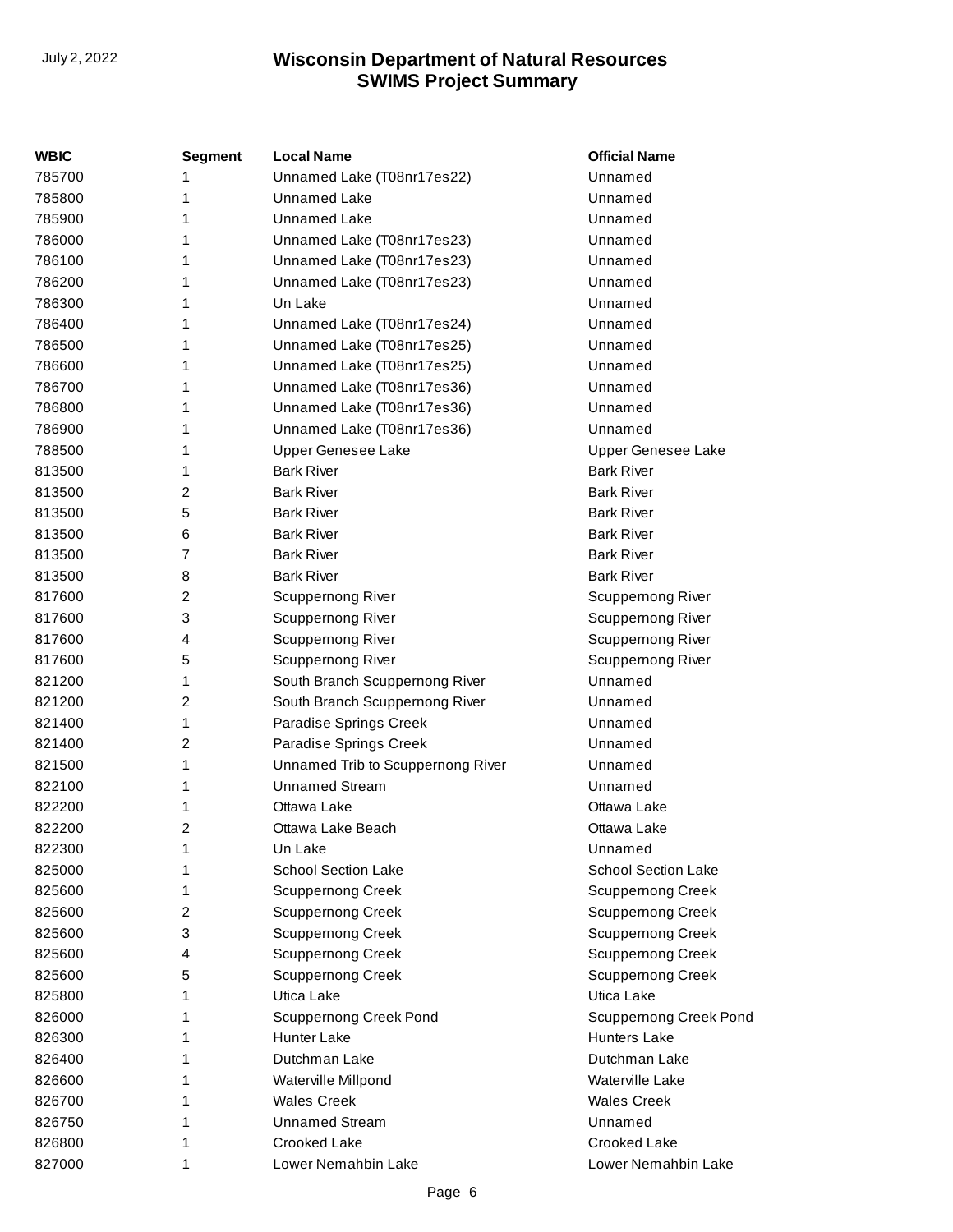| <b>WBIC</b> | Segment | <b>Local Name</b>              | <b>Official Name</b>       |
|-------------|---------|--------------------------------|----------------------------|
| 827100      | 1       | <b>Upper Nemahbin Lake</b>     | <b>Upper Nemahbin Lake</b> |
| 827300      | 1       | Lower Nashotah Lake            | Lower Nashotah Lake        |
| 827500      | 1       | Upper Nashotah Lake            | Upper Nashotah Lake        |
| 827700      | 1       | Applebecker Millpond           | Applebecker Millpond       |
| 828000      | 1       | Nagawicka Lake                 | Nagawicka Lake             |
| 828200      | 1       | Merton Millpond                | Merton Millpond            |
| 848200      | 1       | Oconomowoc River               | Oconomowoc River           |
| 848200      | 3       | Oconomowoc River               | Oconomowoc River           |
| 848200      | 5       | Oconomowoc River               | Oconomowoc River           |
| 848200      | 6       | Oconomowoc River               | Oconomowoc River           |
| 848300      | 1       | <b>Battle Creek</b>            | <b>Battle Creek</b>        |
| 848300      | 2       | <b>Battle Creek</b>            | <b>Battle Creek</b>        |
| 848500      | 1       | Laura Lake                     | Laura Lake                 |
| 848800      | 1       | Lac La Belle                   | Lac La Belle               |
| 848900      | 1       | Rosenow Creek                  | Rosenow Creek              |
| 848900      | 2       | <b>Rosenow Creek</b>           | Rosenow Creek              |
| 849000      | 1       | <b>Rosenow Creek Tributary</b> | Unnamed                    |
| 849100      | 1       | Unnamed Lake (T08nr17es35)     | Unnamed                    |
| 849200      | 1       | <b>Unnamed Stream</b>          | Unnamed                    |
| 849400      | 1       | <b>Fowler Lake</b>             | <b>Fowler Lake</b>         |
| 849600      | 1       | Oconomowoc Lake                | Oconomowoc Lake            |
| 849800      | 1       | Unnamed Lake (T07nr17es10)     | Unnamed                    |
| 850100      | 1       | Upper Oconomowoc Lake          | Upper Oconomowoc Lake      |
| 850300      | 1       | Okauchee Lake                  | Okauchee Lake              |
| 850400      | 1       | Local Water                    | Unnamed                    |
| 850500      | 1       | <b>Tierney Lake</b>            | <b>Tierney Lake</b>        |
| 850700      | 1       | Garvin Lake                    | Garvin Lake                |
| 850800      | 1       | North Lake                     | North Lake                 |
| 851000      | 1       | <b>Cornell Lake</b>            | <b>Cornell Lake</b>        |
| 851100      | 1       | <b>Mason Creek</b>             | Mason Creek                |
| 851200      | 1       | <b>Unnamed Stream</b>          | Unnamed                    |
| 851400      | 1       | Little Oconomowoc River        | Little Oconomowoc River    |
| 852200      | 1       | Funks Millpond                 | Funks Millpond             |
| 852400      | 1       | Keesus Lake                    | Lake Keesus                |
| 852600      | 1       | Monches Millpond               | Monches Millpond           |
| 853800      | 1       | Ashippun River                 | Ashippun River             |
| 854100      | 1       | Monterey Millpond              | Monterey Millpond          |
| 854300      | 1       | Ashippun Lake                  | Ashippun Lake              |
| 3000062     | 1       | Golf Course Creek at Lang Rd   | Unnamed                    |
| 3000068     | 1       | North Branch Genesee Creek     | North Branch Genesee Creek |
| 3000069     | 1       | South Branch Genesee Creek     | South Branch Genesee River |
| 3000119     | 1       | Perennial Stream C (Pb018)     | Unnamed                    |
| 3000120     | 1       | Perennial Stream D (Pb016)     | Unnamed                    |
| 3000121     | 1       | Perennial Stream C (Sc011)     | Unnamed                    |
| 3000356     | 1       | Mckeawn Spring Creek           | Unnamed                    |
| 5034130     | 1       | Local Water                    | Unnamed                    |
| 5034212     | 1       | Local Water                    | Unnamed                    |
| 5034245     | 1       | <b>Unnamed Stream</b>          | Unnamed                    |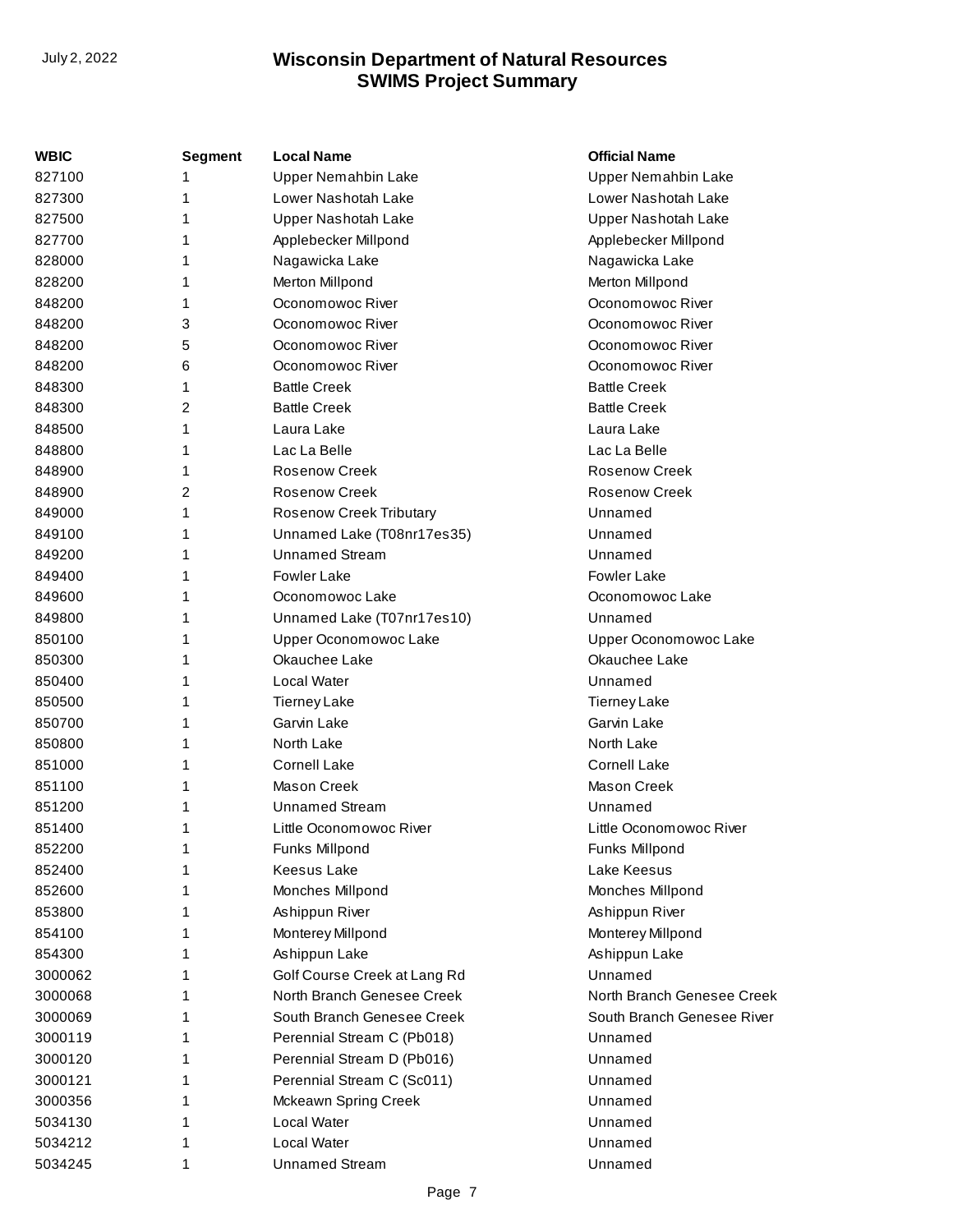| <b>WBIC</b> | <b>Segment</b> | <b>Local Name</b>        | <b>Official Name</b> |
|-------------|----------------|--------------------------|----------------------|
| 5034248     | 1              | <b>Local Water</b>       | Unnamed              |
| 5034313     | 1              | <b>Unnamed Stream</b>    | Unnamed              |
| 5034344     | 1              | Local Water              | Unnamed              |
| 5034460     | 1              | Local Water              | Unnamed              |
| 5034482     | 1              | Local Water              | Unnamed              |
| 5034542     | 1              | Local Water              | Unnamed              |
| 5034572     | 1              | Local Water              | Unnamed              |
| 5034627     | 1              | Local Water              | Unnamed              |
| 5034627     | 2              | Local Water              | Unnamed              |
| 5034904     | 1              | Local Water              | Unnamed              |
| 5034949     | 1              | Local Water              | Unnamed              |
| 5034965     | 1              | Local Water              | Unnamed              |
| 5034996     | 1              | Local Water              | Unnamed              |
| 5035027     | 1              | Local Water              | Unnamed              |
| 5035091     | 1              | Local Water              | Unnamed              |
| 5035125     | 1              | Local Water              | Unnamed              |
| 5035188     | 1              | Local Water              | Unnamed              |
| 5035275     | 1              | Local Water              | Unnamed              |
| 5035282     | 1              | Local Water              | Unnamed              |
| 5035364     | 1              | Local Water              | Unnamed              |
| 5035370     | 1              | <b>Unnamed Stream</b>    | Unnamed              |
| 5035370     | $\overline{2}$ | <b>Unnamed Stream</b>    | Unnamed              |
| 5035423     | 1              | <b>Unnamed Stream</b>    | Unnamed              |
| 5035634     | 1              | Local Water              | Unnamed              |
| 5035741     | 1              | Local Water              | Unnamed              |
| 5035760     | 1              | Local Water              | Unnamed              |
| 5035792     | 1              | Nagawicka Lake Tributary | Unnamed              |
| 5035798     | 1              | <b>Local Water</b>       | Unnamed              |
| 5035840     | 1              | Trib to Underwood Creek  | Unnamed              |
| 5035910     | 1              | Local Water              | Unnamed              |
| 5035944     | 1              | <b>Local Water</b>       | Unnamed              |
| 5035960     | 1              | <b>Unnamed Stream</b>    | Unnamed              |
| 5035967     | 1              | Local Water              | Unnamed              |
| 5036048     | 1              | Local Water              | Unnamed              |
| 5036064     | 1              | Local Water              | Unnamed              |
| 5036082     | 1              | Unnamed                  | Unnamed              |
| 5036086     | 1              | Local Water              | Unnamed              |
| 5036099     | 1              | Local Water              | Unnamed              |
| 5036166     | 1              | <b>Unnamed Stream</b>    | Unnamed              |
| 5036167     | 1              | <b>Unnamed Stream</b>    | Unnamed              |
| 5036368     | 1              | <b>Unnamed Stream</b>    | Unnamed              |
| 5036469     | 1              | <b>Unnamed Stream</b>    | Unnamed              |
| 5036474     | 1              | Local Water              | Unnamed              |
| 5036481     | 1              | <b>Unnamed Stream</b>    | Unnamed              |
| 5036517     | 1              | <b>Unnamed Stream</b>    | Unnamed              |
| 5036532     | 1              | <b>Unnamed Stream</b>    | Unnamed              |
| 5036588     | 1              | <b>Unnamed Stream</b>    | Unnamed              |
| 5036590     | 1              | <b>Unnamed Stream</b>    | Unnamed              |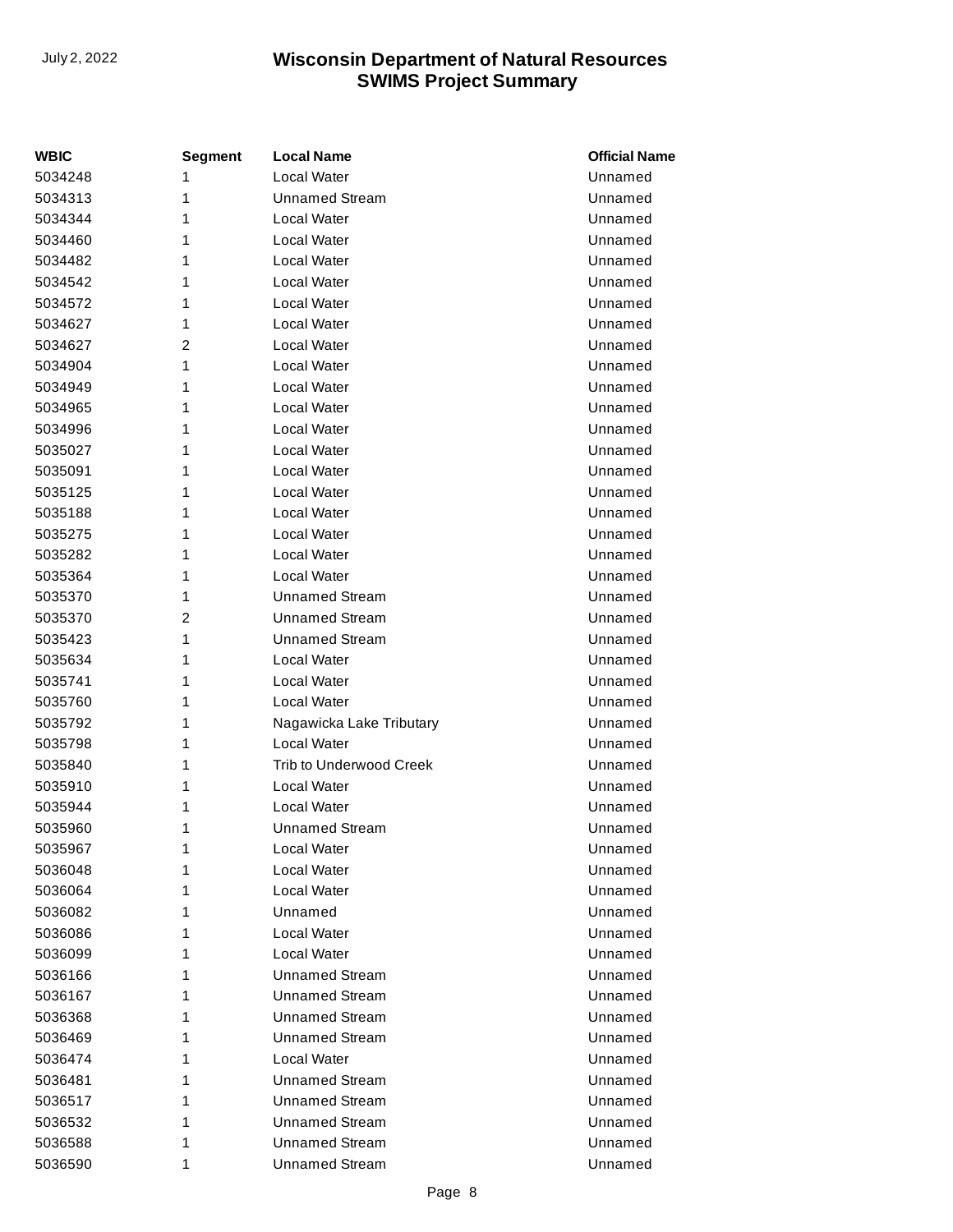| <b>WBIC</b> | <b>Segment</b> | <b>Local Name</b>              | <b>Official Name</b> |
|-------------|----------------|--------------------------------|----------------------|
| 5036678     | 1              | <b>Unnamed Stream</b>          | Unnamed              |
| 5036687     | 1              | <b>Unnamed Stream</b>          | Unnamed              |
| 5036717     | 1              | <b>Unnamed Stream</b>          | Unnamed              |
| 5036718     | 1              | <b>Unnamed Stream</b>          | Unnamed              |
| 5036722     | 1              | <b>Unnamed Stream</b>          | Unnamed              |
| 5036737     | 1              | <b>Unnamed Stream</b>          | Unnamed              |
| 5036759     | 1              | <b>Unnamed Stream</b>          | Unnamed              |
| 5036765     | 1              | Unnamed Stream                 | Unnamed              |
| 5036767     | 1              | <b>Unnamed Stream</b>          | Unnamed              |
| 5036776     | 1              | <b>Unnamed Stream</b>          | Unnamed              |
| 5036805     | 1              | <b>Unnamed Stream</b>          | Unnamed              |
| 5036807     | 1              | <b>Unnamed Stream</b>          | Unnamed              |
| 5036814     | 1              | <b>Unnamed Stream</b>          | Unnamed              |
| 5036816     | 1              | <b>Unnamed Stream</b>          | Unnamed              |
| 5036824     | 1              | <b>Unnamed Stream</b>          | Unnamed              |
| 5036872     | 1              | Unnamed Stream                 | Unnamed              |
| 5036884     | 1              | <b>Unnamed Stream</b>          | Unnamed              |
| 5036920     | 1              | <b>Unnamed Stream</b>          | Unnamed              |
| 5037052     | 1              | <b>Unnamed Stream</b>          | Unnamed              |
| 5037061     | 1              | <b>Unnamed Stream</b>          | Unnamed              |
| 5037068     | 1              | <b>Unnamed Stream</b>          | Unnamed              |
| 5037171     | 1              | <b>Unnamed Stream</b>          | Unnamed              |
| 5037211     | 1              | <b>Unnamed Stream</b>          | Unnamed              |
| 5037397     | 1              | Unnamed Stream                 | Unnamed              |
| 5037558     | 1              | <b>Unnamed Stream</b>          | Unnamed              |
| 5037573     | 1              | <b>Unnamed Stream</b>          | Unnamed              |
| 5037639     | 1              | <b>Unnamed Stream</b>          | Unnamed              |
| 5037646     | 1              | <b>Unnamed Stream</b>          | Unnamed              |
| 5037673     | 1              | Unnamed Trib to Artesian Brook | Unnamed              |
| 5037701     | 1              | <b>Unnamed Stream</b>          | Unnamed              |
| 5037708     | 1              | <b>Unnamed Stream</b>          | Unnamed              |
| 5037726     | 1              | <b>Unnamed Stream</b>          | Unnamed              |
| 5037735     | 1              | <b>Unnamed Stream</b>          | Unnamed              |
| 5037762     | 1              | Unnamed Stream                 | Unnamed              |
| 5037776     | 1              | Unnamed Stream                 | Unnamed              |
| 5037784     | 1              | Unnamed Stream                 | Unnamed              |
| 5037798     | 1              | <b>Unnamed Stream</b>          | Unnamed              |
| 5037807     | 1              | <b>Unnamed Stream</b>          | Unnamed              |
| 5037823     | 1              | <b>Unnamed Stream</b>          | Unnamed              |
| 5037843     | 1              | <b>Unnamed Stream</b>          | Unnamed              |
| 5037879     | 1              | <b>Unnamed Stream</b>          | Unnamed              |
| 5037890     | 1              | <b>Unnamed Stream</b>          | Unnamed              |
| 5037904     | 1              | <b>Unnamed Stream</b>          | Unnamed              |
| 5037908     | 1              | Local Water                    | Unnamed              |
| 5037941     | 1              | Unnamed Stream                 | Unnamed              |
| 5037942     | 1              | <b>Unnamed Stream</b>          | Unnamed              |
| 5037957     | 1              | <b>Unnamed Stream</b>          | Unnamed              |
| 5038006     | 1              | <b>Unnamed Stream</b>          | Unnamed              |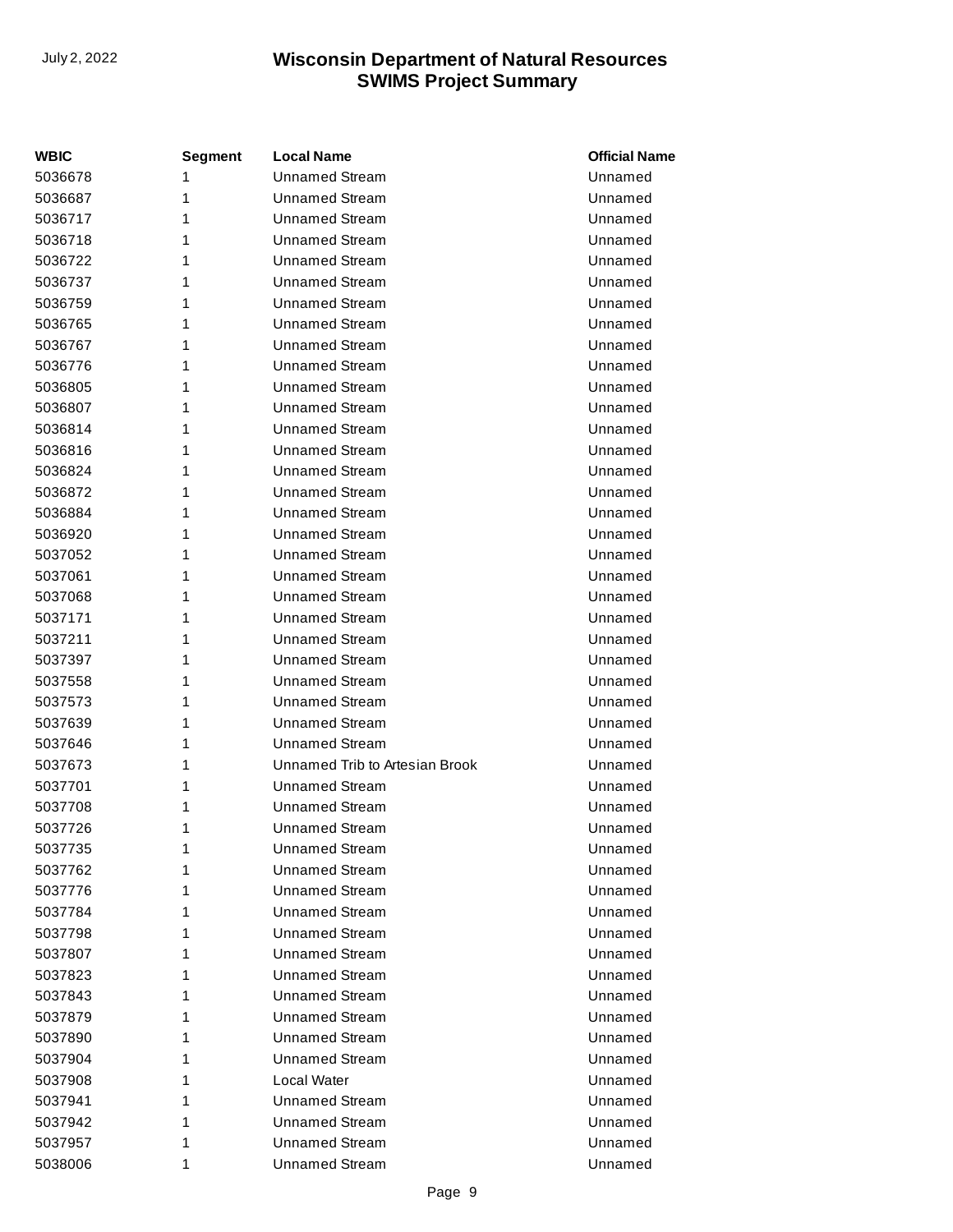| WBIC    | <b>Segment</b> | <b>Local Name</b>     | <b>Official Name</b> |
|---------|----------------|-----------------------|----------------------|
| 5038015 | 1              | Local Water           | Unnamed              |
| 5038027 | 1              | Local Water           | Unnamed              |
| 5038035 | 1              | Local Water           | Unnamed              |
| 5038067 | 1              | Unnamed Stream        | Unnamed              |
| 5038073 | 1              | <b>Unnamed Stream</b> | Unnamed              |
| 5038078 | 1              | Local Water           | Unnamed              |
| 5038088 | 1              | Local Water           | Unnamed              |
| 5038148 | 1              | <b>Unnamed Stream</b> | Unnamed              |
| 5038183 | 1              | <b>Unnamed Stream</b> | Unnamed              |
| 5038186 | 1              | Local Water           | Unnamed              |
| 5038190 | 1              | <b>Unnamed Stream</b> | Unnamed              |
| 5038215 | 1              | <b>Unnamed Stream</b> | Unnamed              |
| 5038234 | 1              | Local Water           | Unnamed              |
| 5038269 | 1              | <b>Unnamed Stream</b> | Unnamed              |
| 5038273 | 1              | Local Water           | Unnamed              |
| 5038326 | 1              | Local Water           | Unnamed              |
| 5038327 | 1              | Local Water           | Unnamed              |
| 5038352 | 1              | Local Water           | Unnamed              |
| 5038406 | 1              | Local Water           | Unnamed              |
| 5038434 | 1              | Local Water           | Unnamed              |
| 5038455 | 1              | Local Water           | Unnamed              |
| 5038471 | 1              | <b>Unnamed Stream</b> | Unnamed              |
| 5573378 | 1              | Local Water           | Unnamed              |
| 5573462 | 1              | Local Water           | Unnamed              |
| 5573463 | 1              | Local Water           | Unnamed              |
| 5573707 | 1              | Local Water           | Unnamed              |
| 5573732 | 1              | Local Water           | Unnamed              |
| 5573739 | 1              | Local Water           | Unnamed              |
| 5573765 | 1              | Local Water           | Unnamed              |
| 5573775 | 1              | Local Water           | Unnamed              |
| 5573812 | 1              | Local Water           | Unnamed              |
| 5573841 | 1              | Local Water           | Unnamed              |
| 5573885 | 1              | Local Water           | Unnamed              |
| 5573923 | 1              | Local Water           | Unnamed              |
| 5573945 | 1              | Local Water           | Unnamed              |
| 5574047 | 1              | Local Water           | Unnamed              |
| 5574162 | 1              | Local Water           | Unnamed              |
| 5574220 | 1              | Local Water           | Unnamed              |
| 5574248 | 1              | Local Water           | Unnamed              |
| 5574283 | 1              | Local Water           | Unnamed              |
| 5574301 | 1              | Local Water           | Unnamed              |
| 5574337 | 1              | Local Water           | Unnamed              |
| 5574338 | 1              | Local Water           | Unnamed              |
| 5574387 | 1              | Local Water           | Unnamed              |
| 5574397 | 1              | Local Water           | Unnamed              |
| 5574402 | 1              | Local Water           | Unnamed              |
| 5574409 | 1              | Local Water           | Unnamed              |
| 5574417 | 1              | Local Water           | Unnamed              |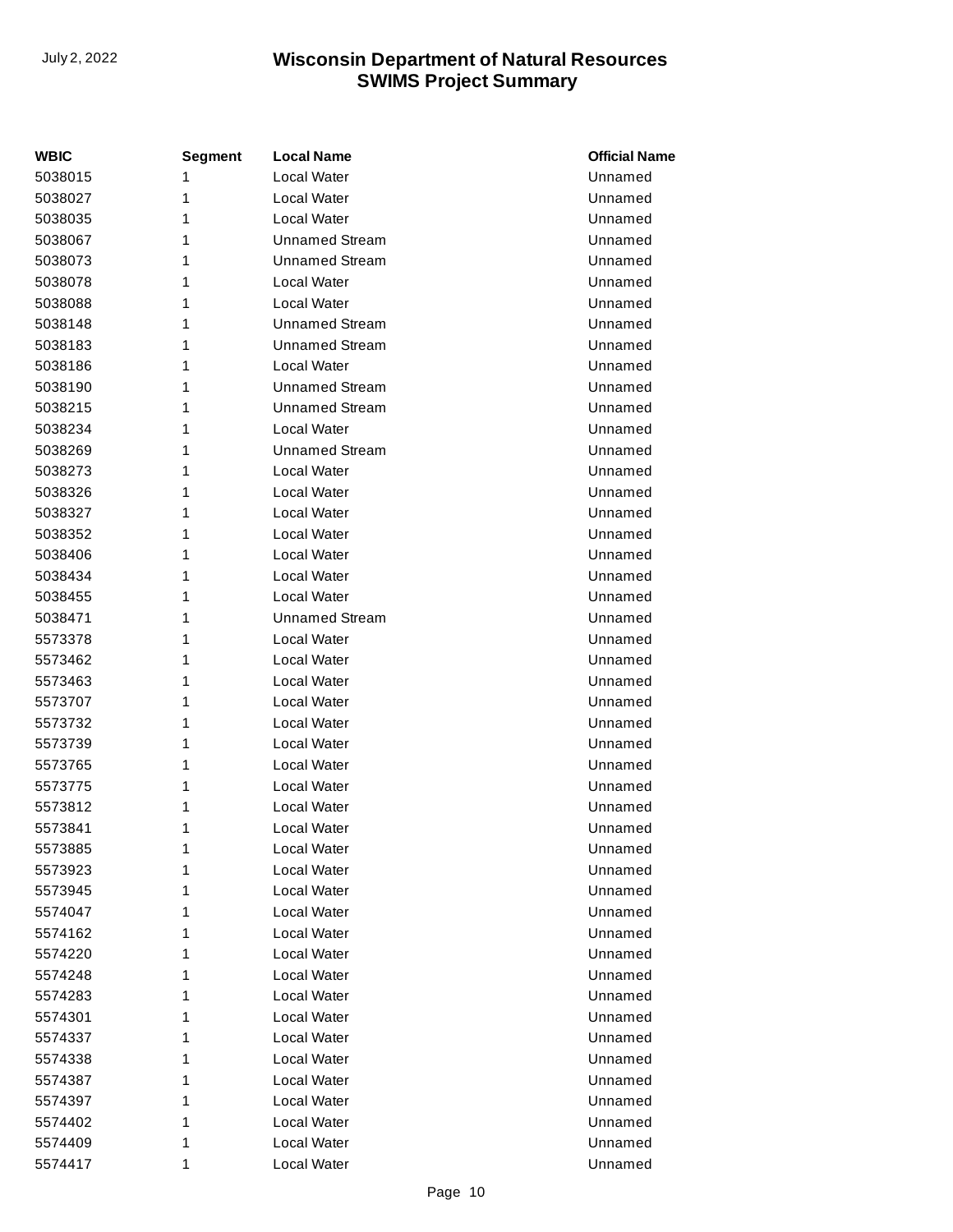| <b>WBIC</b> | <b>Segment</b> | <b>Local Name</b>  | <b>Official Name</b> |
|-------------|----------------|--------------------|----------------------|
| 5574433     | 1              | <b>Local Water</b> | Unnamed              |
| 5574439     | 1              | Local Water        | Unnamed              |
| 5574470     | 1              | Local Water        | Unnamed              |
| 5574522     | 1              | Local Water        | Unnamed              |
| 5574523     | 1              | Local Water        | Unnamed              |
| 5574576     | 1              | <b>Local Water</b> | Unnamed              |
| 5574617     | 1              | Local Water        | Unnamed              |
| 5574656     | 1              | Local Water        | Unnamed              |
| 5574676     | 1              | Local Water        | Unnamed              |
| 5574724     | 1              | Local Water        | Unnamed              |
| 5574735     | 1              | Local Water        | Unnamed              |
| 5574742     | 1              | Local Water        | Unnamed              |
| 5574744     | 1              | Local Water        | Unnamed              |
| 5574763     | 1              | <b>Local Water</b> | Unnamed              |
| 5574798     | 1              | Local Water        | Unnamed              |
| 5574800     | 1              | Local Water        | Unnamed              |
| 5574853     | 1              | Local Water        | Unnamed              |
| 5575037     | 1              | Local Water        | Unnamed              |
| 5575090     | 1              | Local Water        | Unnamed              |
| 5575094     | 1              | Local Water        | Unnamed              |
| 5575133     | 1              | Local Water        | Unnamed              |
| 5575144     | 1              | <b>Local Water</b> | Unnamed              |
| 5575148     | 1              | Local Water        | Unnamed              |
| 5575168     | 1              | Local Water        | Unnamed              |
| 5575171     | 1              | Local Water        | Unnamed              |
| 5575184     | 1              | Local Water        | Unnamed              |
| 5575233     | 1              | Local Water        | Unnamed              |
| 5575260     | 1              | Local Water        | Unnamed              |
| 5575274     | 1              | Local Water        | Unnamed              |
| 5575283     | 1              | Local Water        | Unnamed              |
| 5575293     | 1              | Local Water        | Unnamed              |
| 5575449     | 1              | Local Water        | Unnamed              |
| 5575528     | 1              | Local Water        | Unnamed              |
| 5575539     | 1              | Local Water        | Unnamed              |
| 5575558     | 1              | Local Water        | Unnamed              |
| 5575697     | 1              | Unnamed Lake       | Unnamed              |
| 5575698     | 1              | Local Water        | Unnamed              |
| 5575719     | 1              | Local Water        | Unnamed              |
| 5575731     | 1              | Local Water        | Unnamed              |
| 5575771     | 1              | Unnamed            | Unnamed              |
| 5575836     | 1              | Local Water        | Unnamed              |
| 5575837     | 1              | Local Water        | Unnamed              |
| 5575882     | 1              | Local Water        | Unnamed              |
| 5575901     | 1              | Local Water        | Unnamed              |
| 5575967     | 1              | Local Water        | Unnamed              |
| 5576022     | 1              | Local Water        | Unnamed              |
| 5576066     | 1              | Local Water        | Unnamed              |
| 5576073     | 1              | Local Water        | Unnamed              |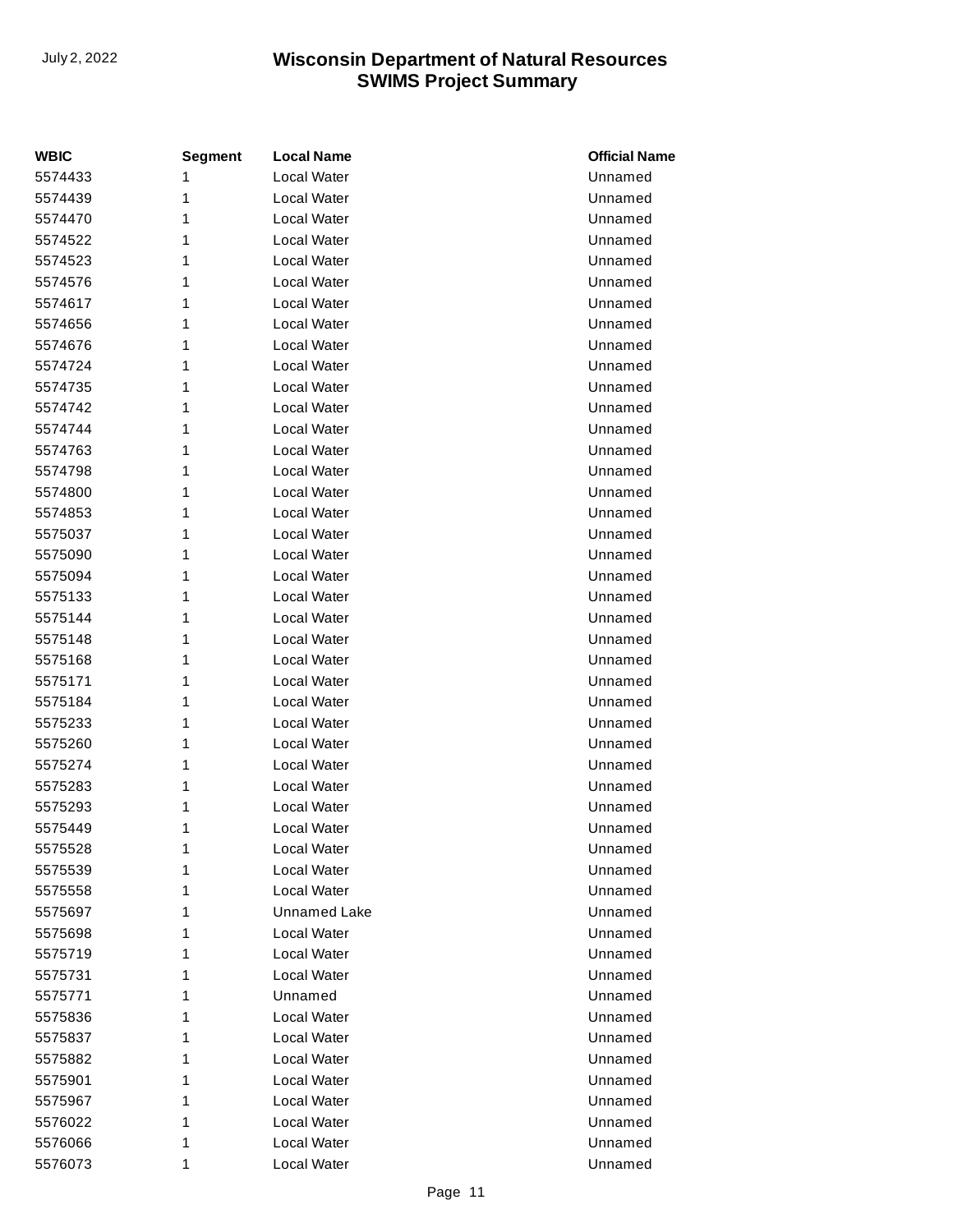| <b>WBIC</b> | <b>Segment</b> | <b>Local Name</b>   | <b>Official Name</b> |
|-------------|----------------|---------------------|----------------------|
| 5576154     | 1              | Local Water         | Unnamed              |
| 5576249     | 1              | Local Water         | Unnamed              |
| 5576338     | 1              | Local Water         | Unnamed              |
| 5576351     | 1              | Local Water         | Unnamed              |
| 5576364     | 1              | Local Water         | Unnamed              |
| 5576368     | 1              | Local Water         | Unnamed              |
| 5576472     | 1              | Local Water         | Unnamed              |
| 5576490     | 1              | Local Water         | Unnamed              |
| 5576492     | 1              | Local Water         | Unnamed              |
| 5576494     | 1              | Local Water         | Unnamed              |
| 5576500     | 1              | Local Water         | Unnamed              |
| 5576505     | 1              | Local Water         | Unnamed              |
| 5576582     | 1              | Local Water         | Unnamed              |
| 5576619     | 1              | Local Water         | Unnamed              |
| 5576624     | 1              | Local Water         | Unnamed              |
| 5576628     | 1              | Local Water         | Unnamed              |
| 5576641     | 1              | Local Water         | Unnamed              |
| 5576650     | 1              | Local Water         | Unnamed              |
| 5576657     | 1              | Local Water         | Unnamed              |
| 5576682     | 1              | Unnamed             | Unnamed              |
| 5576685     | 1              | Local Water         | Unnamed              |
| 5576690     | 1              | Lake Brittany       | Lake Brittany        |
| 5576700     | 1              | Local Water         | Unnamed              |
| 5576715     | 1              | Local Water         | Unnamed              |
| 5576730     | 1              | Local Water         | Unnamed              |
| 5576798     | 1              | Local Water         | Unnamed              |
| 5576816     | 1              | Unnamed             | Unnamed              |
| 5576836     | 1              | Local Water         | Unnamed              |
| 5576853     | 1              | <b>Unnamed Lake</b> | Unnamed              |
| 5576909     | 1              | Local Water         | Unnamed              |
| 5576910     | 1              | Local Water         | Unnamed              |
| 5576918     | 1              | Local Water         | Unnamed              |
| 5576932     | 1              | Local Water         | Unnamed              |
| 5576963     | 1              | Local Water         | Unnamed              |
| 5576976     | 1              | Local Water         | Unnamed              |
| 5576992     | 1              | Unnamed Lake        | Unnamed              |
| 5577015     | 1              | Local Water         | Unnamed              |
| 5577028     | 1              | Local Water         | Unnamed              |
| 5577042     | 1              | Local Water         | Unnamed              |
| 5577044     | 1              | Local Water         | Unnamed              |
| 5577085     | 1              | Local Water         | Unnamed              |
| 5577173     | 1              | Local Water         | Unnamed              |
| 5577203     | 1              | Local Water         | Unnamed              |
| 5577207     | 1              | Local Water         | Unnamed              |
| 5577213     | 1              | Local Water         | Unnamed              |
| 5577237     | 1              | Local Water         | Unnamed              |
| 5577250     | 1              | Local Water         | Unnamed              |
| 5577267     | 1              | Local Water         | Unnamed              |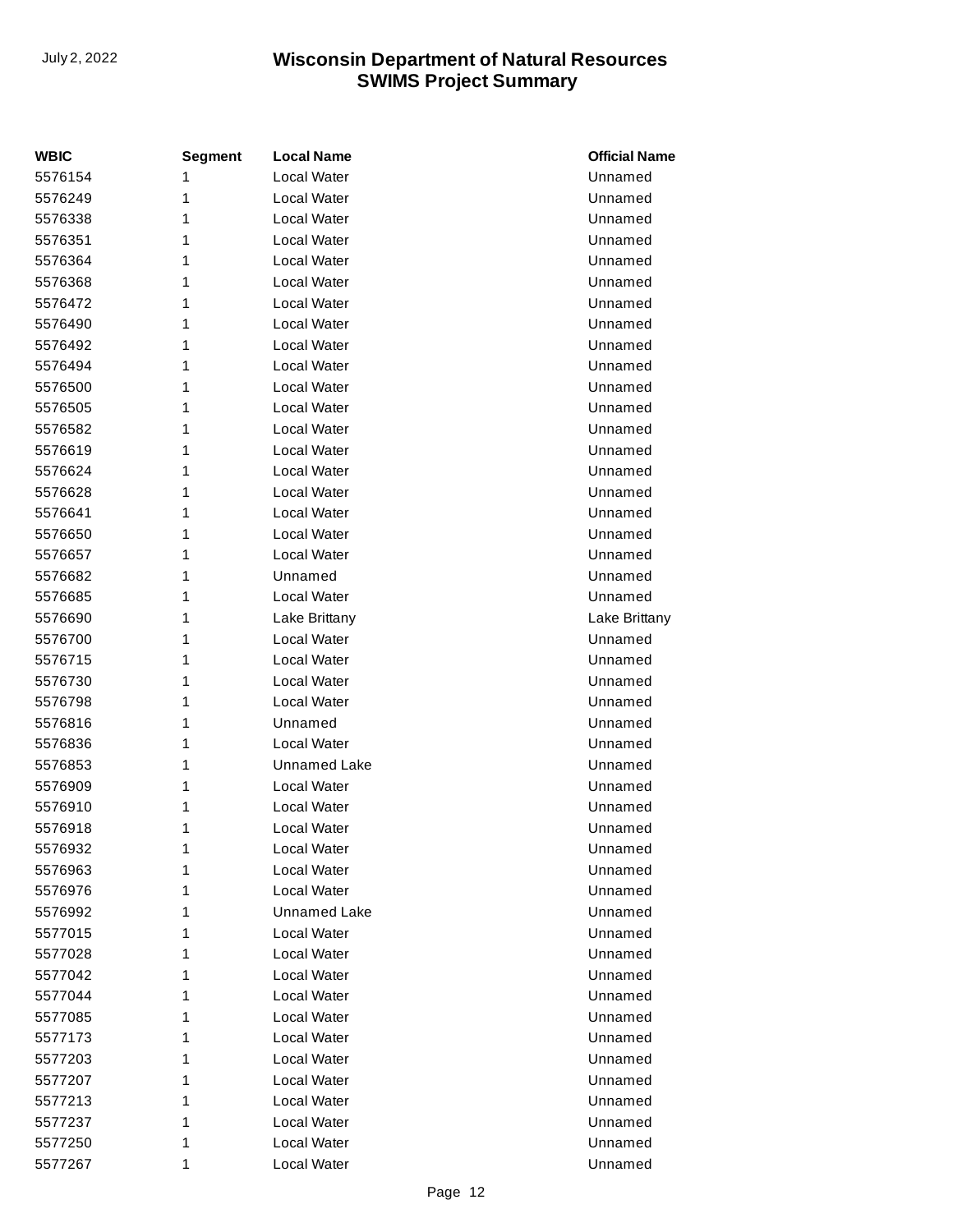| <b>WBIC</b> | <b>Segment</b> | <b>Local Name</b>  | <b>Official Name</b> |
|-------------|----------------|--------------------|----------------------|
| 5577272     | 1              | <b>Local Water</b> | Unnamed              |
| 5577281     | 1              | Local Water        | Unnamed              |
| 5577287     | 1              | Local Water        | Unnamed              |
| 5577289     | 1              | Local Water        | Unnamed              |
| 5577297     | 1              | Local Water        | Unnamed              |
| 5577303     | 1              | <b>Local Water</b> | Unnamed              |
| 5577310     | 1              | Local Water        | Unnamed              |
| 5577311     | 1              | Local Water        | Unnamed              |
| 5577313     | 1              | Local Water        | Unnamed              |
| 5577315     | 1              | Local Water        | Unnamed              |
| 5577323     | 1              | Local Water        | Unnamed              |
| 5577325     | 1              | Local Water        | Unnamed              |
| 5577326     | 1              | Local Water        | Unnamed              |
| 5577328     | 1              | <b>Local Water</b> | Unnamed              |
| 5577341     | 1              | Local Water        | Unnamed              |
| 5577348     | 1              | Local Water        | Unnamed              |
| 5577353     | 1              | Local Water        | Unnamed              |
| 5577354     | 1              | Local Water        | Unnamed              |
| 5577356     | 1              | Local Water        | Unnamed              |
| 5577357     | 1              | Local Water        | Unnamed              |
| 5577367     | 1              | Local Water        | Unnamed              |
| 5577370     | 1              | <b>Local Water</b> | Unnamed              |
| 5577380     | 1              | Local Water        | Unnamed              |
| 5577384     | 1              | Local Water        | Unnamed              |
| 5577387     | 1              | Local Water        | Unnamed              |
| 5577388     | 1              | Local Water        | Unnamed              |
| 5577389     | 1              | Local Water        | Unnamed              |
| 5577391     | 1              | Local Water        | Unnamed              |
| 5577403     | 1              | Local Water        | Unnamed              |
| 5577415     | 1              | Local Water        | Unnamed              |
| 5577417     | 1              | Local Water        | Unnamed              |
| 5577419     | 1              | Local Water        | Unnamed              |
| 5577420     | 1              | Local Water        | Unnamed              |
| 5577426     | 1              | Local Water        | Unnamed              |
| 5577430     | 1              | Local Water        | Unnamed              |
| 5577437     | 1              | Local Water        | Unnamed              |
| 5577438     | 1              | Local Water        | Unnamed              |
| 5577444     | 1              | Local Water        | Unnamed              |
| 5577450     | 1              | Local Water        | Unnamed              |
| 5577458     | 1              | Local Water        | Unnamed              |
| 5577463     | 1              | Local Water        | Unnamed              |
| 5577465     | 1              | Local Water        | Unnamed              |
| 5577469     | 1              | Local Water        | Unnamed              |
| 5577472     | 1              | Local Water        | Unnamed              |
| 5577473     | 1              | Local Water        | Unnamed              |
| 5577476     | 1              | Local Water        | Unnamed              |
| 5577478     | 1              | Local Water        | Unnamed              |
| 5577482     | 1              | Local Water        | Unnamed              |